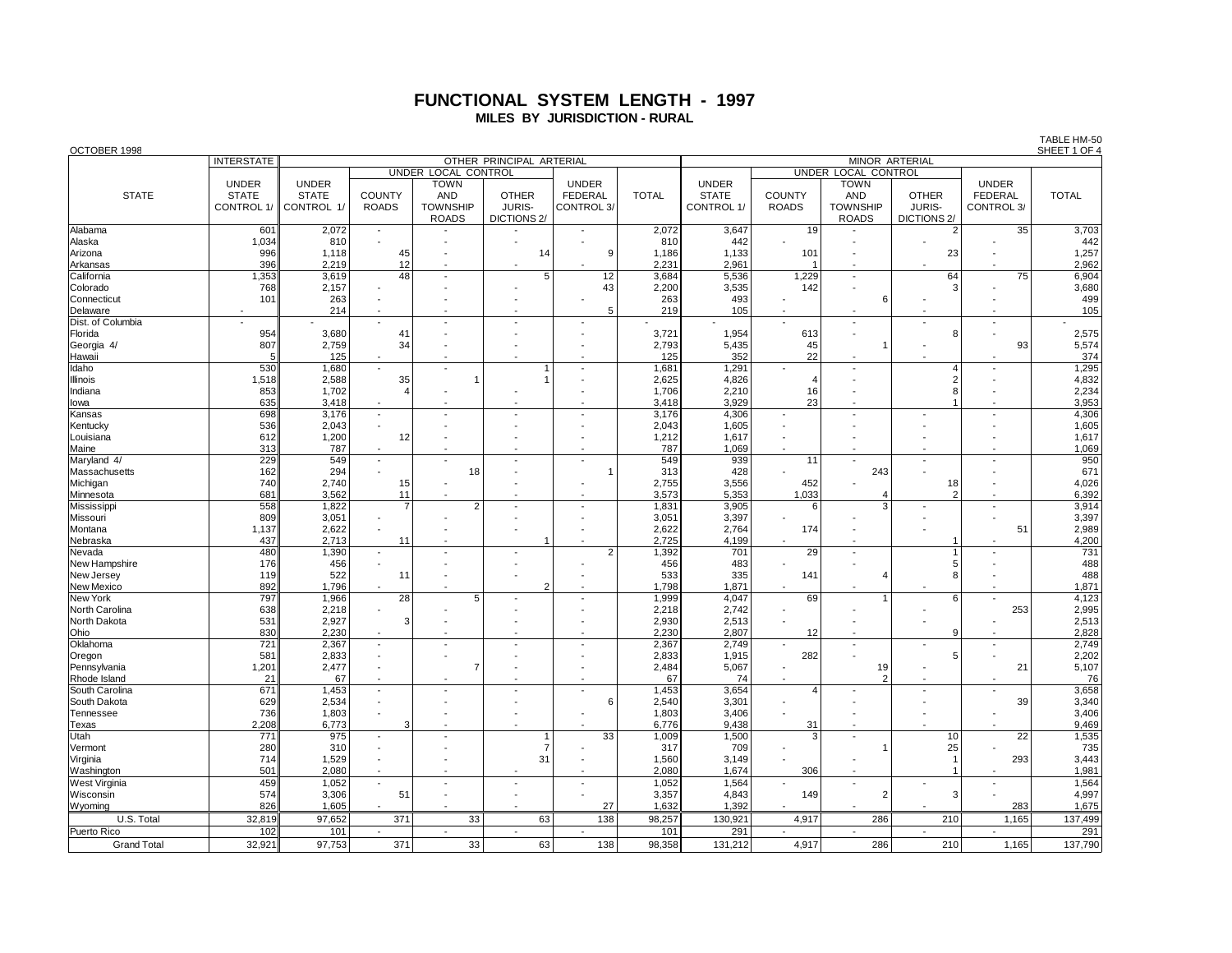# **FUNCTIONAL SYSTEM LENGTH - 1997**

### **MILES BY JURISDICTION - RURAL**

| OCTOBER 1998<br>SHEET 2 OF 4<br>MAJOR COLLECTOR<br>MINOR COLLECTOR |                     |              |                 |                       |                          |                  |                         |              |                     |                                  |                      |              |                 |                     |                 |                       |                        |              |  |  |
|--------------------------------------------------------------------|---------------------|--------------|-----------------|-----------------------|--------------------------|------------------|-------------------------|--------------|---------------------|----------------------------------|----------------------|--------------|-----------------|---------------------|-----------------|-----------------------|------------------------|--------------|--|--|
|                                                                    |                     |              |                 |                       |                          |                  |                         |              |                     |                                  |                      | LOCAL        |                 |                     |                 |                       |                        |              |  |  |
|                                                                    | UNDER LOCAL CONTROL |              |                 |                       |                          |                  |                         |              | UNDER LOCAL CONTROL |                                  |                      |              |                 | UNDER LOCAL CONTROL |                 |                       |                        |              |  |  |
|                                                                    | <b>UNDER</b>        |              | <b>TOWN</b>     |                       | <b>UNDER</b>             |                  | <b>UNDER</b>            |              | <b>TOWN</b>         |                                  | <b>UNDER</b>         |              | <b>UNDER</b>    |                     | <b>TOWN</b>     |                       | <b>UNDER</b>           |              |  |  |
|                                                                    |                     |              |                 |                       |                          |                  |                         |              |                     |                                  |                      |              |                 |                     |                 |                       |                        |              |  |  |
| <b>STATE</b>                                                       | <b>STATE</b>        | COUNTY       | <b>AND</b>      | <b>OTHER</b>          | <b>FEDERAL</b>           | <b>TOTAL</b>     | <b>STATE</b>            | COUNTY       | AND                 | <b>OTHER</b>                     | FEDERAL              | <b>TOTAL</b> | <b>STATE</b>    | COUNTY              | <b>AND</b>      | <b>OTHER</b>          | <b>FEDERAL</b>         | <b>TOTAL</b> |  |  |
|                                                                    | CONTROL 1           | <b>ROADS</b> | <b>TOWNSHIP</b> | JURIS-                | CONTROL <sub>3</sub>     |                  | CONTROL 1               | <b>ROADS</b> | <b>OWNSHIP</b>      | JURIS-                           | CONTROL <sub>3</sub> |              | <b>CONTROL1</b> | <b>ROADS</b>        | <b>TOWNSHIP</b> | <b>JURIS-</b>         | CONTROL <sub>3</sub> / |              |  |  |
|                                                                    |                     |              | <b>ROADS</b>    | DICTIONS <sub>2</sub> |                          |                  |                         |              | <b>ROADS</b>        | <b>DICTIONS 2</b>                |                      |              |                 |                     | <b>ROADS</b>    | DICTIONS <sub>2</sub> |                        |              |  |  |
| Alabama                                                            | 2,572               | 8,662        | $\overline{2}$  | 478                   | $\overline{4}$           | 11,718           | 49                      | 6,126        |                     | 255                              |                      | 6,430        | 160             | 43,497              |                 | 4,360                 | 691                    | 48,708       |  |  |
| Alaska                                                             | 1,401               |              |                 | $\mathbf{c}$          | 15                       | 1,426            | 960                     | 10           |                     | 29                               | 98                   | 1,097        | 976             | 2,347               |                 | 1,628                 | 1,224                  | 6,175        |  |  |
| Arizona                                                            | 1,860               | 1,587        |                 | 217                   | 842                      | 4,506            | 375                     | 1,118        |                     | 52                               | 756                  | 2,301        | 9               | 14,209              |                 | 1,510                 | 12,447                 | 28,175       |  |  |
| Arkansas                                                           | 9,003               | 3,350        |                 | 89                    | 56                       | 12,498           | 218                     | 6,162        |                     | 147                              | 144                  | 6,671        | 202             | 53,332              |                 | 4,260                 | 1,940                  | 59,734       |  |  |
| California                                                         | 826                 | 11.779       |                 | 172                   | 289                      | 13,066           | 92                      | 8,715        | ×,                  | 108                              | 82                   | 8,997        | 2,960           | 31,839              |                 | 1,340                 | 17.198                 | 53,337       |  |  |
|                                                                    |                     | 3,896        |                 | 141                   | 510                      | 6,003            | 156                     | 7,652        |                     | 355                              |                      | 9,287        | 138             | 39,106              |                 | 3,329                 | 6,698                  | 49,271       |  |  |
| Colorado                                                           | 1,456<br>1,000      |              | 207             |                       |                          | 1,207            | 34                      |              | 541                 |                                  | 1,124                | 575          | 249             |                     | 6.059           |                       | $\overline{4}$         |              |  |  |
| Connecticut                                                        |                     |              |                 |                       | $\mathcal{D}$            |                  |                         |              |                     |                                  |                      |              |                 |                     |                 |                       |                        | 6,312        |  |  |
| Delaware                                                           | 550                 |              |                 |                       |                          | 552              | 168                     |              |                     |                                  |                      | 169          | 2,451           |                     |                 | 244                   |                        | 2,695        |  |  |
| Dist. of Columbia                                                  |                     |              |                 |                       |                          |                  |                         |              |                     |                                  |                      |              |                 |                     |                 |                       |                        |              |  |  |
| Florida                                                            | 405                 | 3,875        |                 | 110                   |                          | 4,390            | 14                      | 4,110        |                     | 79                               |                      | 4,203        |                 | 48,920              |                 |                       | 1,486                  | 50,406       |  |  |
| Georgia 4/                                                         | 5,851               | 7,624        | 41              |                       | 139                      | 13,655           | -9                      | 7,247        | 11                  |                                  | 81                   | 7,348        | 73              | 50,425              | 3,637           | $\overline{4}$        | 773                    | 54,912       |  |  |
| Hawaii                                                             | 243                 | 108          |                 |                       |                          | 351              |                         | 100          |                     |                                  |                      | 100          | 48              | 1,224               |                 |                       | 71                     | 1,343        |  |  |
| Idaho                                                              | 1,182               | 2.483        | $\overline{1}$  | 1,657                 | 57                       | 5,380            | $\overline{2}$          | 1,864        | ×.                  | 1,560                            | 509                  | 3,935        | 153             | 9,865               | 33              | 10.537                | 23,275                 | 43,863       |  |  |
| Illinois                                                           | 2,524               | 10,583       | 823             | 249                   | 7                        | 14,186           | 62                      | 1,964        | 1,455               | 46                               |                      | 3.527        | 835             | 2,083               | 65,300          | 6.856                 | 223                    | 75,297       |  |  |
| Indiana                                                            | 4,738               | 5,783        |                 | 172                   |                          | 10,693           | 19                      | 9,532        |                     | 150                              |                      | 9,701        | 37              | 45,352              |                 | 2,841                 |                        | 48,230       |  |  |
| lowa                                                               | 767                 | 12,957       |                 | 575                   |                          | 14,299           | 15                      | 15.970       |                     | 274                              |                      | 16,259       | 372             | 59.483              |                 | 4.848                 | 115                    | 64,818       |  |  |
| Kansas                                                             | 1,799               | 21,142       | $\sim$          | $\overline{5}$        | 10                       | 22,956           | 10                      | 9,243        |                     |                                  | 16                   | 9,269        | 6               | 80,525              |                 | 2,612                 | 90                     | 83,233       |  |  |
| Kentucky                                                           | 6,931               | 39           |                 |                       |                          | 6,970            | 9,440                   | 59           |                     |                                  |                      | 9,499        | 4,541           | 34,852              |                 | 1,694                 | 267                    | 41,354       |  |  |
| Louisiana                                                          | 7,036               |              |                 |                       | 21                       | 7,057            | 4,180                   |              |                     |                                  |                      | 4,180        |                 | 28,929              |                 | 2,574                 | 603                    | 32,106       |  |  |
| Maine                                                              | 3,210               |              |                 |                       |                          | 3,212            | 2,223                   |              |                     | 3                                |                      | 2.227        | 151             |                     | 11,609          | 479                   | 168                    | 12,407       |  |  |
| Maryland 4/                                                        | 1,312               | 531          |                 | 15                    |                          | 1,858            | 358                     | 1,443        |                     | 30                               | ×,                   | 1,831        | 361             | 9,491               |                 | 532                   | 39                     | 10,423       |  |  |
| Massachusetts                                                      | 342                 |              | 1,445           |                       | 8                        | 1,795            | 15                      |              | 1,141               |                                  | $\overline{1}$       | 1,157        | 400             |                     | 7,540           |                       | 80                     | 8,020        |  |  |
| Michigan                                                           | 585                 | 16,009       |                 | 430                   |                          | 17,024           |                         | 6.163        |                     | 70                               |                      | 6,233        | 15              | 55.748              |                 | 2.986                 | 22                     | 58,771       |  |  |
| Minnesota                                                          | 1,208               | 14,732       | 82              | 45                    | 110                      | 16,177           | 60                      | 11.106       | 472                 | 55                               | 125                  | 11,818       | 1.230           | 16,525              | 52.233          | 5.256                 | 1,397                  | 76,641       |  |  |
| Mississipp                                                         | 3,548               | 8.355        | 188             |                       |                          | 12,091           | 74                      | 2,348        | 35                  |                                  |                      | 2,457        | 627             | 41,413              | 2,345           |                       |                        | 44,385       |  |  |
| Missouri                                                           | 17,939              | 66           |                 |                       |                          | 18,006           | 5,454                   |              |                     |                                  |                      | 5,454        |                 | 69,065              |                 | 5,739                 | 856                    | 75,661       |  |  |
| Montana                                                            | 358                 | 5.985        |                 | 14                    | 714                      | 7,071            | 173                     | 7.460        |                     | 23                               | 1.382                | 9,038        | 932             | 30.519              |                 | 1,157                 | 11,751                 | 44,359       |  |  |
| Nebraska                                                           | 2,280               | 9,042        |                 | 175                   | 29                       | 11,526           | 10                      | 8,371        | 340                 | 63                               | 51                   | 8,835        | 322             | 43,142              | 13,333          | 3,089                 | 70                     | 59,956       |  |  |
| Nevada                                                             | 1,747               | 372          | 37              | $\overline{2}$        | 62                       | 2,220            | 304                     | 1,411        |                     | 10                               | 52                   | 1,777        | 174             | 20,248              |                 | 457                   | 12,437                 | 33,316       |  |  |
| New Hampshire                                                      | 1,188               |              | $\overline{7}$  | $\overline{2}$        |                          | 1,197            | 864                     |              | 254                 | 101                              | 9                    | 1,228        | 440             |                     | 6,270           | 1,816                 | 127                    | 8,653        |  |  |
| New Jersey                                                         | 15                  | 1,420        | 73              | 71                    |                          | 1,580            | 11                      | 627          | 145                 | 58                               |                      | 842          | 507             | 1,134               | 4,058           | 2.408                 | 16                     | 8,123        |  |  |
| New Mexico                                                         | 3,957               |              |                 |                       |                          | 3,957            | 2,292                   |              |                     |                                  |                      | 2,292        | 145             | 34,913              |                 | 162                   | 7,310                  | 42,530       |  |  |
| <b>New York</b>                                                    | 3,951               | 1,881        | 206             | 67                    |                          | 6,105            | 593                     | 8,332        | 1,301               | 152                              | ×,                   | 10,378       | 249             | 6,550               | 39,479          | 2,026                 | 27                     | 48,331       |  |  |
| North Carolina                                                     | 8,647               |              |                 |                       | 5                        | 8,653            | 7,474                   |              |                     | $\mathbf{R}$                     |                      | 7,482        | 47.617          |                     |                 | 4.090                 | 1,641                  | 53,348       |  |  |
| North Dakota                                                       | 1,162               | 9.757        |                 | 229                   | 62                       |                  |                         |              |                     |                                  |                      |              | 62              | $\overline{2}$      | 64.767          | 2.115                 | 761                    | 67,707       |  |  |
| Ohio                                                               | 8.371               | 3,195        | 105             | 187                   |                          | 11,210<br>11,858 | 1,191                   | 5.063        | 352                 | 152                              |                      | 6,758        | 1,225           | 18,593              | 34,471          | 2.884                 | 29                     | 57,202       |  |  |
| Oklahoma                                                           | 5,982               | 14,909       |                 | 455                   |                          | 21,346           | ٠                       | 3,030        |                     | $\overline{27}$                  |                      | 3,057        | 288             | 68,968              |                 | ×.                    | 19                     | 69,275       |  |  |
|                                                                    |                     |              |                 |                       | 1.248                    |                  |                         |              |                     |                                  |                      |              |                 |                     |                 |                       |                        |              |  |  |
| Oregon                                                             | 1,464               | 6,544        |                 | 66<br>55              |                          | 9,322            | 154<br>7,887            | 4,396        | 53                  | 62                               | 3.239                | 7,851        | 3,497           | 20,437              |                 | 1.611                 | 24,641                 | 50,186       |  |  |
| Pennsylvania                                                       | 7,840               | 10           | 158             |                       |                          | 8,063            |                         |              |                     | 16                               |                      | 7,956        | 11,515          |                     |                 | 48,109                | 967                    | 60,591       |  |  |
| Rhode Island                                                       | 103                 |              | 73              |                       |                          | 176              | 60                      |              | 92                  |                                  |                      | 152          |                 |                     | 844             |                       | 9                      | 853          |  |  |
| South Carolina                                                     | 7,993               | 144          |                 | $\overline{2}$        |                          | 8,139            | 3,611<br>$\overline{2}$ | 177          | 463                 | $\overline{2}$<br>$\overline{A}$ |                      | 3,790        | 17,417          | 17,602              |                 | 467                   | 991                    | 36,477       |  |  |
| South Dakota                                                       | 1,163               | 10,354       | 258             | 40                    | 658                      | 12,473           |                         | 5,926        |                     |                                  | 213                  | 6,608        | 54              | 19,788              | 33,196          | 1,755                 | 1,051                  | 55,844       |  |  |
| Tennessee                                                          | 5.384               |              |                 |                       |                          | 5.384            | 10                      | 10.614       |                     | 387                              | $\overline{2}$       | 11.013       | 310             | 42.373              |                 | 3.261                 | 418                    | 46,362       |  |  |
| Texas                                                              | 35,170              | 678          |                 | 18                    | 27                       | 35,893           | 14,643                  | 3,793        |                     | 38                               | 50                   | 18,524       | 109             | 126,939             |                 | 13,448                | 848                    | 141,344      |  |  |
| Utah                                                               | 1,698               | 1.454        |                 | 73                    | 86                       | 3,311            | 69                      | 3.283        |                     | 133                              | 472                  | 3,957        | 22              | 16,555              |                 | 2,179                 | 6.711                  | 25,467       |  |  |
| Vermont                                                            | 1,145               |              | 811             | 35                    |                          | 1,991            | 19                      |              | 829                 | 64                               |                      | 912          | 202             |                     | 8.353           | $\overline{2}$        | 86                     | 8,643        |  |  |
| Virginia                                                           | 9,676               |              |                 | 72                    | 3                        | 9,751            | 2,509                   |              |                     | 30                               |                      | 2,539        | 31,086          | 28                  |                 | 411                   | 1,444                  | 32,969       |  |  |
| Washington                                                         | 1,678               | 6,502        |                 | 197                   | $\overline{\phantom{a}}$ | 8,377            |                         | 6,264        |                     | 113                              | ×                    | 6,377        | 11,812          | 22,197              |                 | 1,964                 | 6,646                  | 42,619       |  |  |
| <b>West Virginia</b>                                               | 5,995               |              |                 | 20                    |                          | 6,015            | 2,333                   |              |                     | 2                                | ×,                   | 2,335        | 19,519          |                     |                 | 633                   | 517                    | 20,669       |  |  |
| Wisconsir                                                          | 1,633               | 11,013       | 870             | 92                    |                          | 13,608           | 17                      | 4,141        | 1,978               | 232                              |                      | 6,368        | 188             | 4,282               | 57,136          | 3,913                 | 1,286                  | 66,805       |  |  |
| Wyoming                                                            | 2.047               | 347          | $\overline{A}$  | 6                     | 26                       | 2.430            | 269                     | 6.557        | 18                  | 168                              | 545                  | 7.557        | 276             | 7,133               | 572             | 6.296                 | 2.654                  | 16,931       |  |  |
| U.S. Total                                                         | 198.935             | 217.169      | 5.393           | 6,244                 | 4,991                    | 432,732          | 68,482                  | 180,377      | 9.481               | 5.059                            | 8,952                | 272.351      | 163.962         | .239.633            | 411,236         | 167.882               | 152.124                | 2,134,837    |  |  |
| <b>Puerto Rico</b>                                                 | 784                 | $\sim$       |                 |                       |                          | 784              | 682                     | ×            |                     |                                  |                      | 682          |                 |                     |                 | 5,623                 |                        | 5,624        |  |  |
|                                                                    | 199,719             | 217,169      | 5,393           | 6,244                 | 4,991                    | 433,516          | 69,164                  | 180,377      | 9,481               | 5,059                            | 8,952                | 273,033      | 163,963         | 1,239,633           | 411,236         | 173,505               | 152,124                | 2,140,461    |  |  |
| <b>Grand Total</b>                                                 |                     |              |                 |                       |                          |                  |                         |              |                     |                                  |                      |              |                 |                     |                 |                       |                        |              |  |  |

TABLE HM-50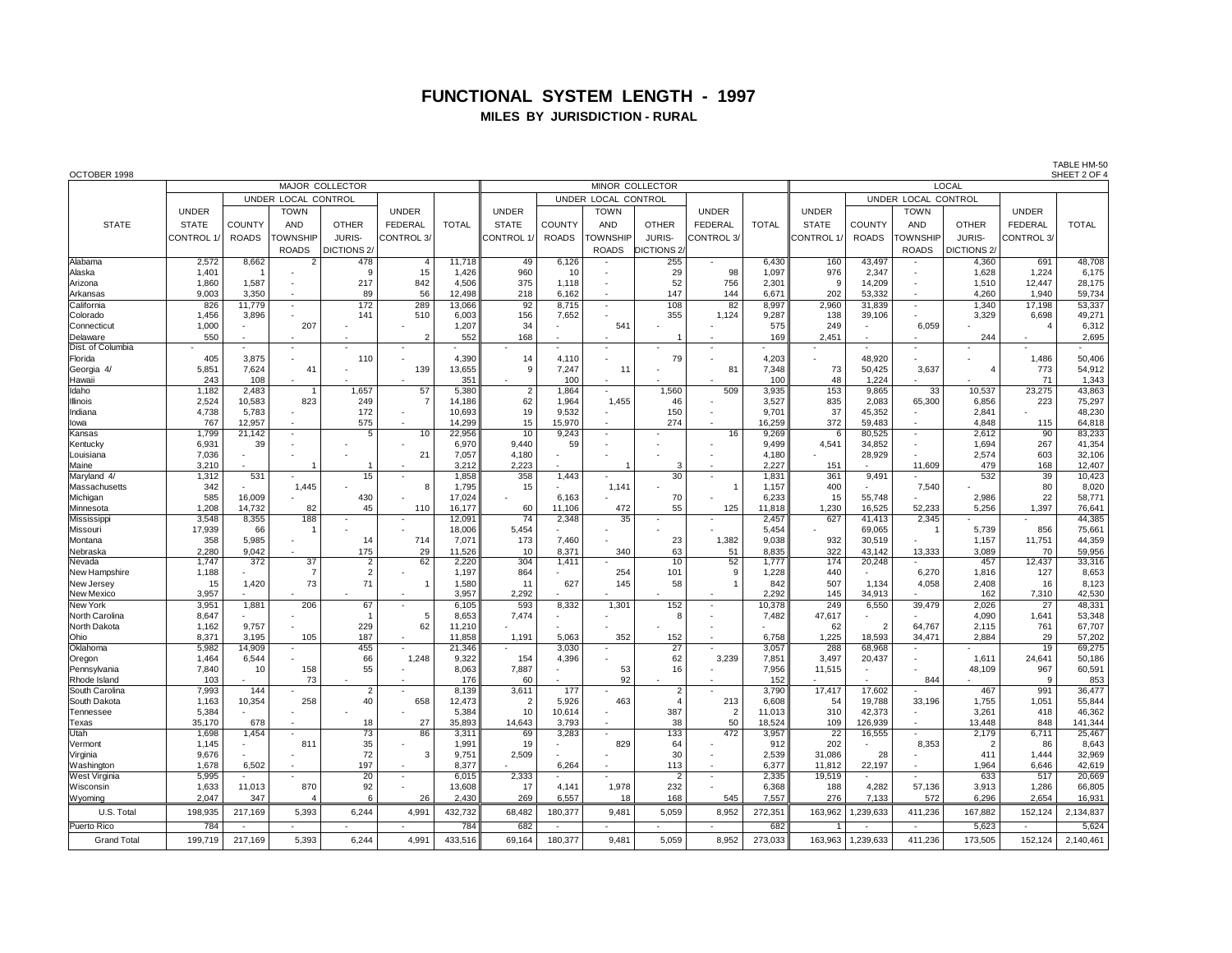## **FUNCTIONAL SYSTEM LENGTH - 1997 MILES BY JURISDICTION - URBAN**

| OCTOBER 1998         |                   |                                                            |                          |                     |                    |                |              |                   |                       |                          |                         |                          | SHEET 3 OF 4 |
|----------------------|-------------------|------------------------------------------------------------|--------------------------|---------------------|--------------------|----------------|--------------|-------------------|-----------------------|--------------------------|-------------------------|--------------------------|--------------|
|                      | <b>INTERSTATE</b> | OTHER FREEWAYS AND EXPRESSWAYS<br>OTHER PRINCIPAL ARTERIAL |                          |                     |                    |                |              |                   |                       |                          |                         |                          |              |
|                      |                   |                                                            |                          | UNDER LOCAL CONTROL |                    |                |              |                   |                       | UNDER LOCAL CONTROL      |                         |                          |              |
|                      | <b>UNDER</b>      | <b>UNDER</b>                                               |                          | <b>TOWN</b>         |                    | <b>UNDER</b>   |              | <b>UNDER</b>      |                       | <b>TOWN</b>              |                         | <b>UNDER</b>             |              |
| <b>STATE</b>         | <b>STATE</b>      | <b>STATE</b>                                               | <b>COUNTY</b>            | <b>AND</b>          | <b>OTHER</b>       | <b>FEDERAL</b> | <b>TOTAL</b> | <b>STATE</b>      | <b>COUNTY</b>         | <b>AND</b>               | <b>OTHER</b>            | <b>FEDERAL</b>           | <b>TOTAL</b> |
|                      |                   |                                                            |                          |                     |                    |                |              |                   |                       |                          |                         |                          |              |
|                      | CONTROL 1/        | CONTROL 1/                                                 | <b>ROADS</b>             | <b>TOWNSHIP</b>     | <b>JURIS-</b>      | CONTROL 3/     |              | <b>CONTROL 1/</b> | <b>ROADS</b>          | <b>TOWNSHIP</b>          | <b>JURIS-</b>           | CONTROL 3/               |              |
|                      |                   |                                                            |                          | <b>ROADS</b>        | <b>DICTIONS 2/</b> |                |              |                   |                       | <b>ROADS</b>             | DICTIONS <sub>2</sub> / |                          |              |
| Alabama              | 304               | 20                                                         |                          |                     |                    |                | 20           | 928               |                       |                          | 57                      |                          | 985          |
| Alaska               | 53                |                                                            |                          |                     |                    |                |              | 57                |                       |                          |                         |                          | 57           |
| Arizona              | 172               | 86                                                         | $\overline{1}$           |                     | 9                  |                | 96           | 271               | 105                   |                          | 652                     |                          | 1,028        |
| Arkansas             | 150               | 108                                                        |                          |                     |                    |                | 108          | 519               | $\boldsymbol{\Delta}$ |                          | 59                      |                          | 582          |
| California           | 1,066             | 1,319                                                      | 58                       |                     | $\overline{22}$    |                | 1,399        | 1,235             | 773                   | $\overline{\phantom{a}}$ | 3,827                   |                          | 5,835        |
|                      |                   |                                                            | 5                        |                     | 19                 |                |              |                   |                       |                          |                         |                          | 843          |
| Colorado             | 185               | 206                                                        |                          |                     |                    |                | 230          | 479               | 75                    |                          | 289                     |                          |              |
| Connecticut          | 245               | 197                                                        |                          |                     |                    |                | 197          | 557               |                       | 48                       |                         |                          | 605          |
| Delaware             | 41                | 11                                                         |                          |                     |                    |                | 11           | 133               |                       |                          | $\overline{\mathbf{1}}$ |                          | 134          |
| Dist. of Columbia    | 11                | 16                                                         | $\blacksquare$           |                     |                    | 1              | 17           | 96                |                       |                          |                         | 3                        | 99           |
| Florida              | 518               | 404                                                        | ٠                        |                     |                    |                | 404          | 2,465             | 105                   |                          | 113                     |                          | 2,683        |
| Georgia 4/           | 437               | 156                                                        | Δ                        |                     |                    |                | 161          | 1,519             | 183                   | 52                       |                         | 3                        | 1,757        |
| Hawaii               | 49                | 34                                                         | $\blacksquare$           |                     |                    |                | 34           | 116               | 20                    |                          |                         |                          | 136          |
| Idaho                | 82                |                                                            | $\overline{\phantom{a}}$ |                     |                    |                |              | 154               | 10                    | 3                        | 68                      |                          | 235          |
| Illinois             | 647               | 75                                                         |                          |                     |                    |                | 75           | 2,330             | 173                   |                          | 102                     |                          | 2,606        |
|                      |                   |                                                            | 5                        |                     |                    |                |              |                   | 148                   |                          |                         |                          |              |
| Indiana              | 319               | 121                                                        |                          |                     |                    |                | 133          | 1.092             |                       |                          | 311                     |                          | 1,551        |
| lowa                 | 147               |                                                            |                          |                     |                    |                |              | 648               |                       | ÷.                       | 63                      |                          | 718          |
| Kansas               | 174               | 119                                                        | $\sim$                   |                     | 16                 |                | 135          | 332               |                       | $\sim$                   | 317                     |                          | 649          |
| Kentucky             | 226               | 91                                                         |                          |                     |                    |                | 91           | 631               |                       |                          | 8                       |                          | 639          |
| Louisiana            | 282               | 46                                                         |                          |                     |                    |                | 46           | 684               | 41                    |                          | 113                     |                          | 838          |
| Maine                | 54                | 18                                                         |                          |                     |                    |                | 18           | 175               |                       |                          |                         |                          | 176          |
| Maryland 4/          | 252               | 206                                                        | $\mathbf{1}$             |                     | 6                  | 23             | 236          | 621               | 59                    |                          | 170                     | 9                        | 859          |
| Massachusetts        | 404               | 203                                                        | $\blacksquare$           |                     |                    |                | 203          | 708               |                       | 428                      | 418                     |                          | 1,554        |
| Michigan             | 500               | 220                                                        | $\mathbf 1$              |                     |                    |                | 221          | 932               | 689                   |                          | 355                     |                          | 1,976        |
| Minnesota            | 232               | 142                                                        |                          |                     |                    |                | 142          | 470               | 53                    |                          | 29                      |                          | 552          |
| Mississippi          | 126               | 43                                                         | $\blacksquare$           |                     |                    |                | 43           | 462               | 9                     | 159                      | $\blacksquare$          | $\sim$                   | 630          |
| Missouri             | 369               | 280                                                        |                          |                     | $\overline{7}$     |                | 287          | 713               | 69                    |                          | 337                     |                          | 1,119        |
| Montana              | 54                |                                                            |                          |                     |                    |                |              | 98                |                       |                          | 76                      |                          | 174          |
|                      | 45                | 17                                                         |                          |                     |                    |                | 17           | 263               | 21                    |                          | 134                     |                          | 418          |
| Nebraska             |                   |                                                            |                          |                     | Δ                  |                |              |                   |                       |                          |                         |                          |              |
| Nevada               | 80                | $\overline{32}$                                            | 6                        |                     |                    |                | 42           | 184               | 16                    | $\sim$                   | 39                      |                          | 239          |
| New Hampshire        | 48                | 40                                                         |                          |                     |                    |                | 40           | 108               |                       |                          | 64                      |                          | 172          |
| New Jersey           | 301               | 312                                                        |                          |                     |                    |                | 312          | 883               | 371                   |                          | 50                      |                          | 1,305        |
| New Mexico           | 108               |                                                            |                          |                     | 3                  |                | 3            | 343               |                       |                          | 180                     |                          | 523          |
| New York             | 702               | 706                                                        | 42                       |                     | 78                 |                | 826          | 1,371             | 218                   | 6                        | 921                     |                          | 2,516        |
| North Carolina       | 349               | 282                                                        |                          |                     |                    |                | 282          | 1,347             |                       |                          | 13                      |                          | 1,360        |
| North Dakota         | 41                |                                                            |                          |                     |                    |                |              | 151               |                       | $\overline{2}$           | 11                      |                          | 164          |
| Ohio                 | 743               | 374                                                        | 3                        |                     | 3                  |                | 380          | 1,634             | 45                    |                          | 307                     |                          | 1,986        |
| Oklahoma             | 209               | 132                                                        | $\blacksquare$           |                     | 2                  |                | 134          | 507               | 15                    | $\overline{\phantom{a}}$ | 281                     |                          | 803          |
| Oregon               | 146               | 49                                                         | $\overline{2}$           |                     |                    |                | 52           | 470               | 54                    |                          | 133                     |                          | 657          |
| Pennsylvania         | 549               | 483                                                        |                          |                     |                    |                | 484          | 2,071             | 19                    | 39                       | 139                     |                          | 2,268        |
| Rhode Island         | 47                | 68                                                         | $\overline{a}$           |                     |                    |                | 68           | 296               |                       | 32                       |                         |                          | 328          |
| South Carolina       | 157               | 68                                                         |                          |                     |                    |                | 68           | 696               | 1                     |                          |                         |                          | 698          |
| South Dakota         | 49                |                                                            |                          |                     | 3                  |                | 3            | 87                | 1                     |                          | 30                      |                          | 118          |
|                      |                   |                                                            |                          |                     |                    |                |              |                   |                       |                          |                         |                          |              |
| Tennessee            | 338               | 108                                                        |                          |                     | 6                  |                | 114          | 1,221             | 10                    |                          | 78                      |                          | 1,309        |
| Texas                | 1,025             | 1,091                                                      | 22                       |                     | 67                 |                | 1,180        | 3,431             | 152                   | $\blacksquare$           | 1,443                   |                          | 5,026        |
| Utah                 | 169               | 8                                                          | $\sim$                   |                     |                    | $\sim$         | 8            | 257               | 5                     | $\sim$                   | 10                      | $\sim$                   | 272          |
| Vermont              | 40                | 14                                                         |                          |                     | 5                  |                | 19           | 56                |                       | 3                        | 38                      |                          | 97           |
| Virginia             | 392               | 194                                                        |                          |                     |                    | 25             | 220          | 1,049             | 26                    | $\sim$                   | 16                      | 39                       | 1,130        |
| Washington           | 263               | 308                                                        |                          |                     |                    |                | 312          | 288               | 189                   |                          | 619                     |                          | 1,096        |
| <b>West Virginia</b> | $\overline{90}$   | 9                                                          |                          |                     |                    |                | 9            | 197               |                       |                          | 6                       |                          | 203          |
| Wisconsin            | 172               | 177                                                        |                          |                     |                    |                | 177          | 968               | 170                   | Δ                        | 178                     |                          | 1,320        |
| Wvomina              | 87                | З                                                          |                          |                     |                    |                |              | 191               | 2                     |                          | 11                      |                          | 204          |
| U.S. Total           | 13.249            | 8,596                                                      | 150                      |                     | 264                | 50             | 9,060        | 36,494            | 3,838                 | 778                      | 12,068                  | 54                       | 53,232       |
| Puerto Rico          | 148               | 50                                                         |                          | $\sim$              | $\sim$             | $\sim$         | 50           | 234               |                       | $\sim$                   | 13                      | $\overline{\phantom{a}}$ | 247          |
| <b>Grand Total</b>   | 13,397            | 8,646                                                      | 150                      |                     | 264                | 50             | 9,110        | 36,728            | 3,838                 | 778                      | 12,081                  | 54                       | 53,479       |
|                      |                   |                                                            |                          |                     |                    |                |              |                   |                       |                          |                         |                          |              |

TABLE HM-50<br>SHEET 3 OF 4